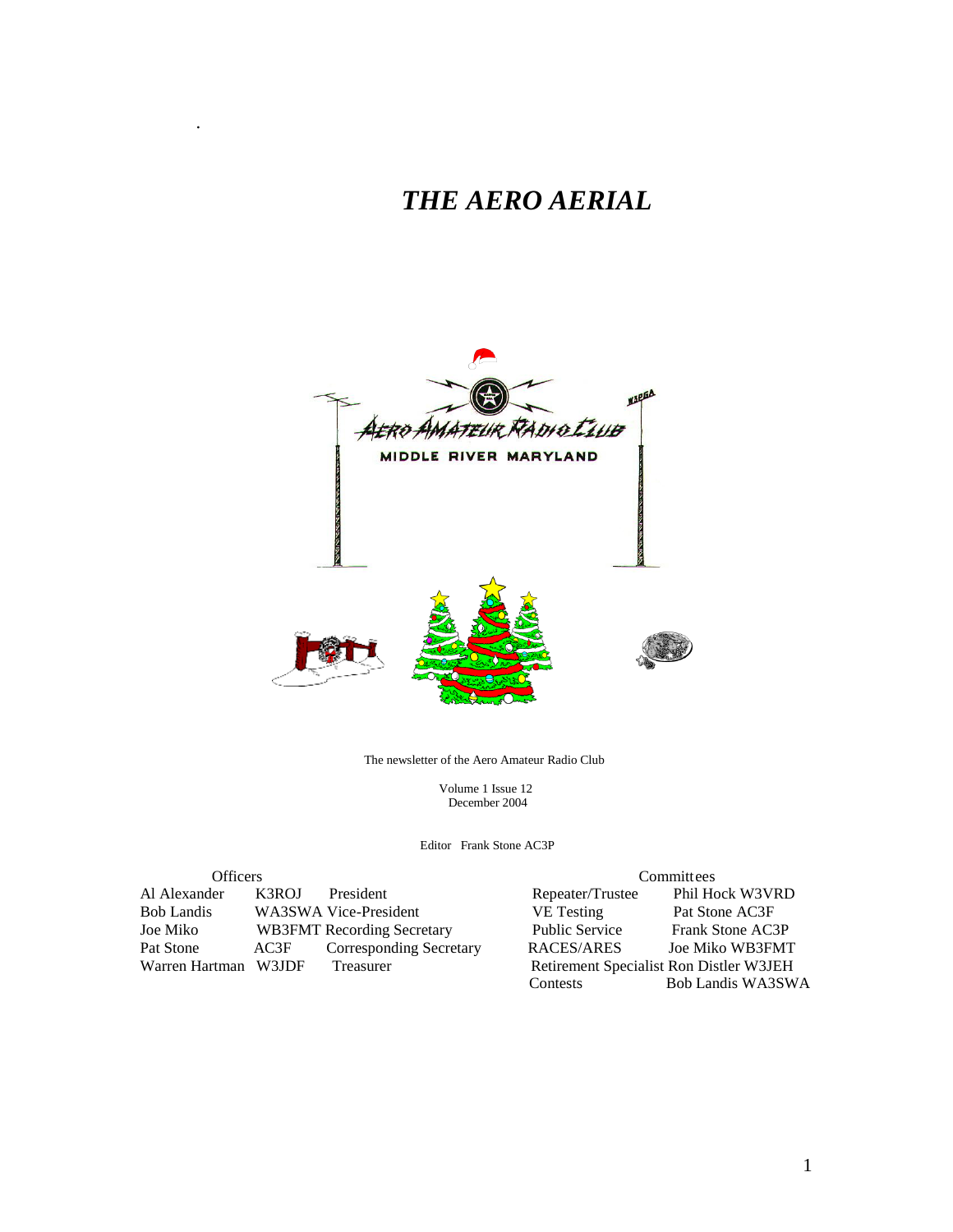#### ABOUT THE AERO AMATUER RADIO CLUB

 Meetings: First and Third Wednesdays at 7:30 pm at Coffman's Diner (Middle River and Orem's Rd.)

Nets: See Local Area Net Schedule

 Repeaters: W3PGA (147.24 MHz - / 449.575 MHz -) W3JEH (223.24 MHz -)

WEBSITE: http://mywebpages.comcast.net/w3pga/

#### **From the Editor**

This being the twelfth issue of The Aerial, we thought it would be a good time to announce the retirement of Ron Distler, W3JEH.

If our readers have followed the issues of this publication throughout the year, they would see that Ron has been a dynamo and held more committee positions in one year than most members have in their entire tenure with the Aero Amateur Radio Club.

So it is with great pleasure we thank Ron for all he has done for the club this past year and wish him the best of luck in all his future endeavors.

#### **LOCAL AREA NETS**

#### **Day Time Frequency (MHz) NET NAME**

| Daily         | $9 - 10$ am       | 147.03  | <b>ORIOLE</b> Net                 |
|---------------|-------------------|---------|-----------------------------------|
| Daily         | $6 - 6:30$ pm     | 3.920   | Maryland Emergency Phone Net      |
| Daily         | $6:30 - 7$ pm     | 146.670 | <b>Baltimore Traffic Net</b>      |
| Daily         | 7 pm and 10 pm    | 3.643   | Maryland/DC/Delaware Traffic Net  |
| Daily         | 7 pm              | 146.505 | <b>AERO Code Practice Net</b>     |
| $1st$ Tues    | $7:30$ pm         | 145.330 | <b>Baltimore ARES Net</b>         |
| $2nd$ Tues    | $7:30 \text{ pm}$ | 146.670 | <b>Baltimore County RACES Net</b> |
| $2nd$ Wed.    | 8 pm              | 28.445  | <b>AERO ARC Net</b>               |
| $4th$ Wed     | 8 pm              | 147.240 | <b>AERO ARC Net</b>               |
| $5^{th}$ Wed. | 8 pm              | 449.575 | <b>AERO ARC Net</b>               |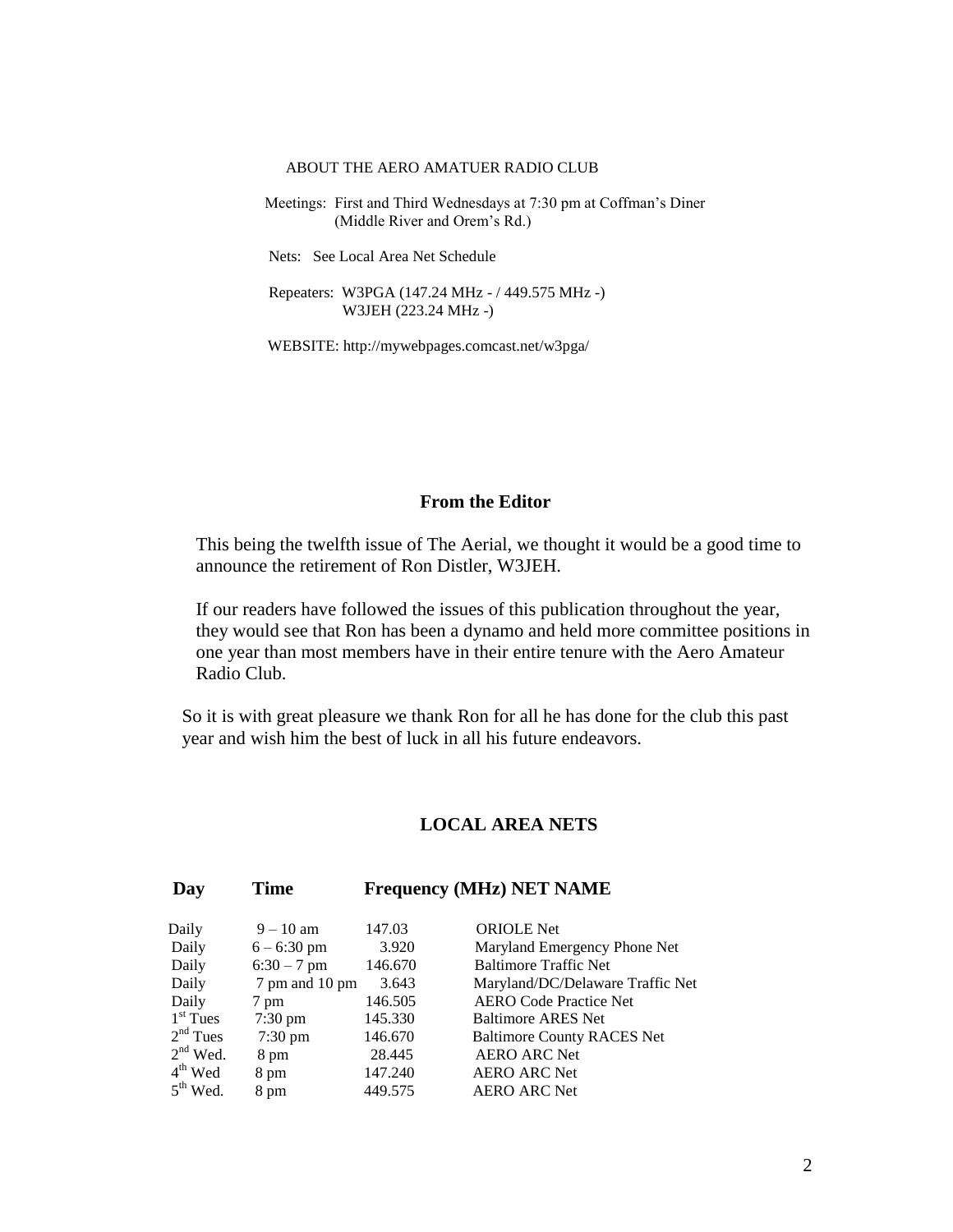### **Station Activities**

KB3JVP and ND3D got their feet wet in public service at the ADA Walk. KB3KRV is trying to load up exotic radiators on 10 meters. WB3FMT, K3ROJ, W3VRD and AC3P activated an impromptu Eclipse Watch Net on the .24 repeater. W3JEH was heard stalking auroral signals on 2 meters.



*Courtesy WB3FMT Courtesy W3VRD*



### **Public Service**

On October 23 AERO teamed up with BARC and BRATS to provide communications for the annual Walk for Diabetes. AERO coordinated this event with BARC lending use of the 146.67 mhz repeater and along with BRATS supplying volunteer operators. The event went without incedent and lasted about 3 hours.

Thanks to KA3IDB and N3GXH from BRATS, to K3VTT and AA3SB from BARC and Aero members WB3FMT, KB3JVP, ND3D, and AC3P for a successful operation.



The next public service event will be a marathon in Baltimore County on Nov. 27. Contact Robin at [aa3sb@arrl.net](mailto:aa3sb@arrl.net) to volunteer.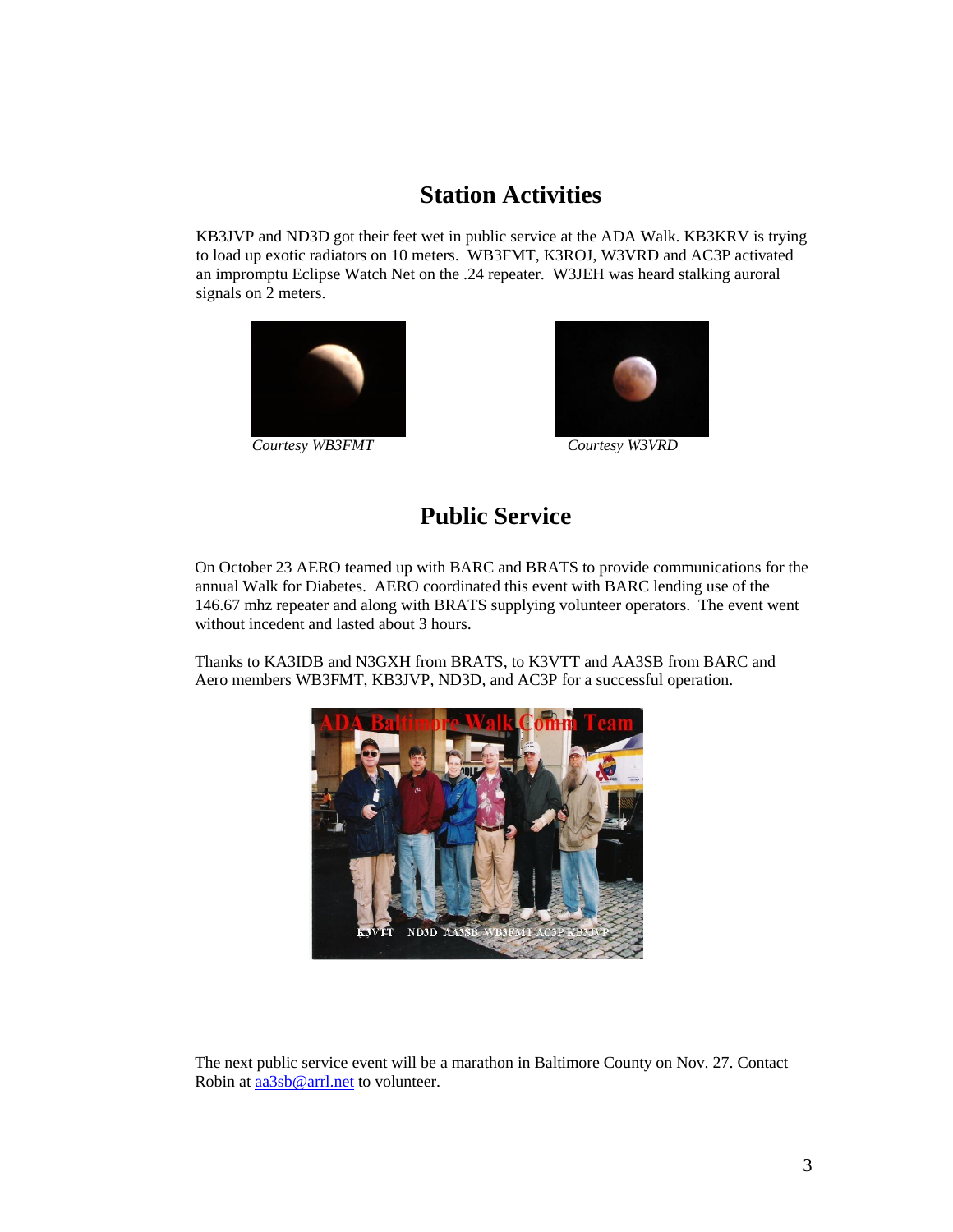### **ARES/RACES**

Joe, WB3FMT, activated Rosedale VFD for the November drill. Frank, AC3P, is working on a WINLINK 2000 VHF node for ARES/RACES.

### **VE Report**

#### **2005 Testing Schedule**

| Date                         | Time | Location     | Fee  | Contact       |
|------------------------------|------|--------------|------|---------------|
| Jan. $29 \quad 1 \text{ pm}$ |      | White Marsh  | \$12 | ac3f@arrl.net |
| Mar $19 \quad 1 \text{ pm}$  |      | <b>Essex</b> | \$12 | ac3f@arrl.net |
| May $28 \text{ 1 pm}$        |      | White Marsh  | \$12 | ac3f@arrl.net |
| July $23 \t 1 \text{ pm}$    |      | White Marsh  | \$12 | ac3f@arrl.net |
| Sept 24 1 pm                 |      | White Marsh  | \$12 | ac3f@arrl.net |
| Nov $19 \t 1 \text{ pm}$     |      | White Marsh  | \$12 | ac3f@arrl.net |

For more information, call Pat AC3F at 410-687-7209

### **Aero Net Reports**

- Two Meter Net WB3FMT (NCS), K3ROJ, KB3KRV, KB3JVP, KB3JDE, W3VRD, AC3P, AC3F
- Ten Meter Net WB3FMT (NCS), K3ROJ, W3VRD, AC3P, KB3JVP, KB3KRV, KB3KRW, AC3F 68 minutes 68 minutes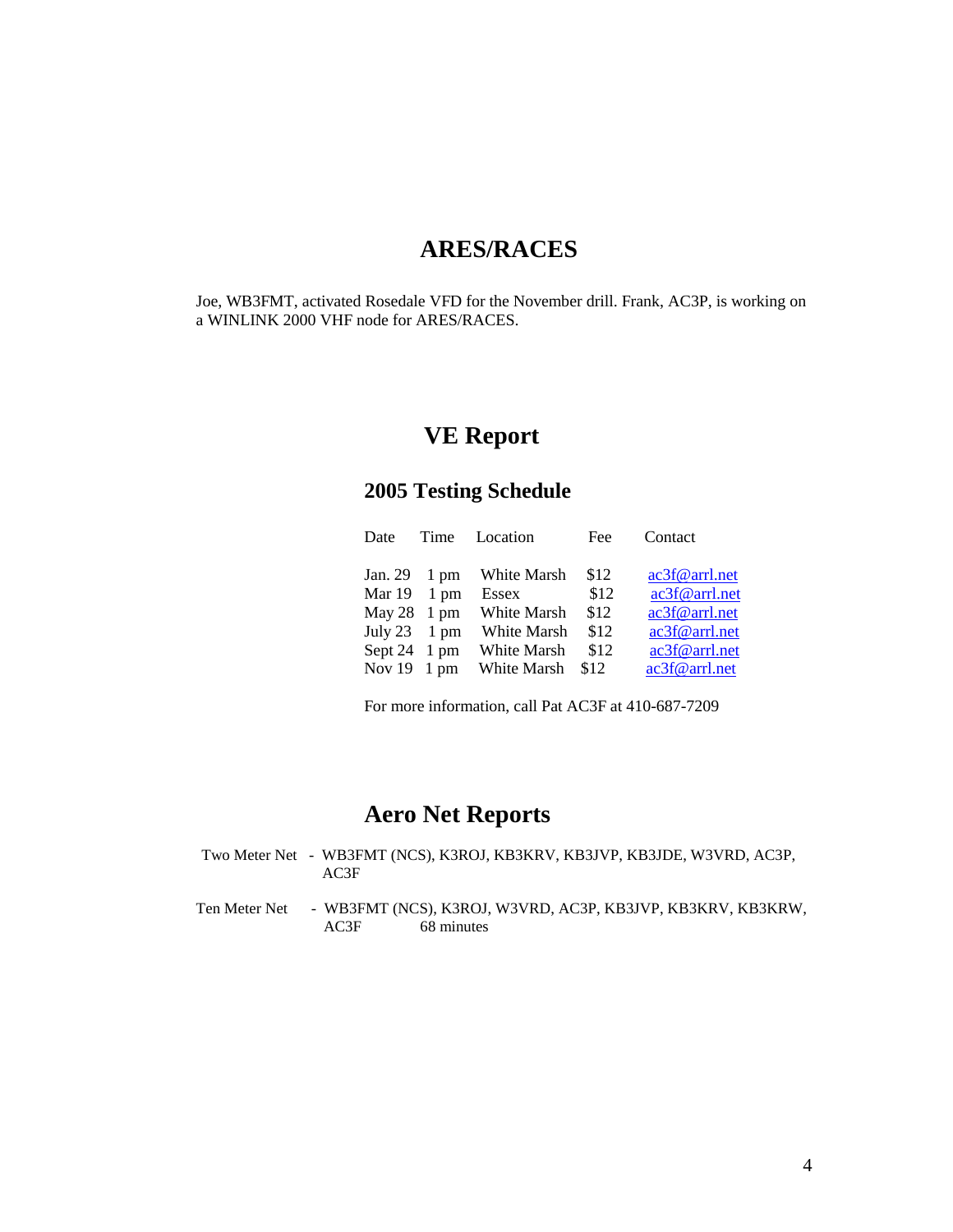### **CQ CQ CQ Any Station Any Station Any Station**

*The Auxiliary is looking for Amateur Radio Operators*

By Wayne Spivak -- KC2NJV National Press Corps United States Coast Guard Auxiliary

To an individual involved in Amateur Radio, also known as Ham Radio, the letters CQ sent via voice or Morse Code is a request by the sender to talk to anyone listening on the frequency. Simply, the sending party is looking for a pleasant conversation. Conversations is what Ham Radio is all about, whether its with someone down the block, across town or on the other side of the world.

Well, the USCG Auxiliary is calling, and we're looking for a dialogue with those citizens who are or want to be Ham Radio Operators. Like every other emergency based service, the Coast Guard operates every day, in good weather and in bad. We, in the USCG Auxiliary operate whether there is power to operate the normal modes of communication, such as phones, or whether the weather is bad, and the normal means of communications are out of service.

It is these times that the Coast Guard and Coast Guard Auxiliary rely on the Auxiliary Net (AuxNet), a back-up radio net (group of qualified radio operators and radios) who maintain communications with both the Auxiliary and the Coast Guard. The AuxNet operates in both times of emergency and in regular everyday situations.

In some areas, where there is no regular Coast Guard presence, the Auxiliary relies solely on their AuxNet for communications. In areas where there is even a large presence of Coast Guard facilities, the AuxNet operates in both a support and back-up mode, becoming a facilitator of the Auxiliary mission.

Why Hams?

Where does Ham Operators fit into the emergency services provided by the Auxiliary and the Coast Guard?

Ham operators are good communicators. They have developed skills sets, in both every day radio communications, as well as emergency communications, through such organizations as Radio Amateur Civil Emergency Service (RACES), the Amateur Radio Emergency Service (ARES) and the National Weather Services (NWS)' SKYWARN.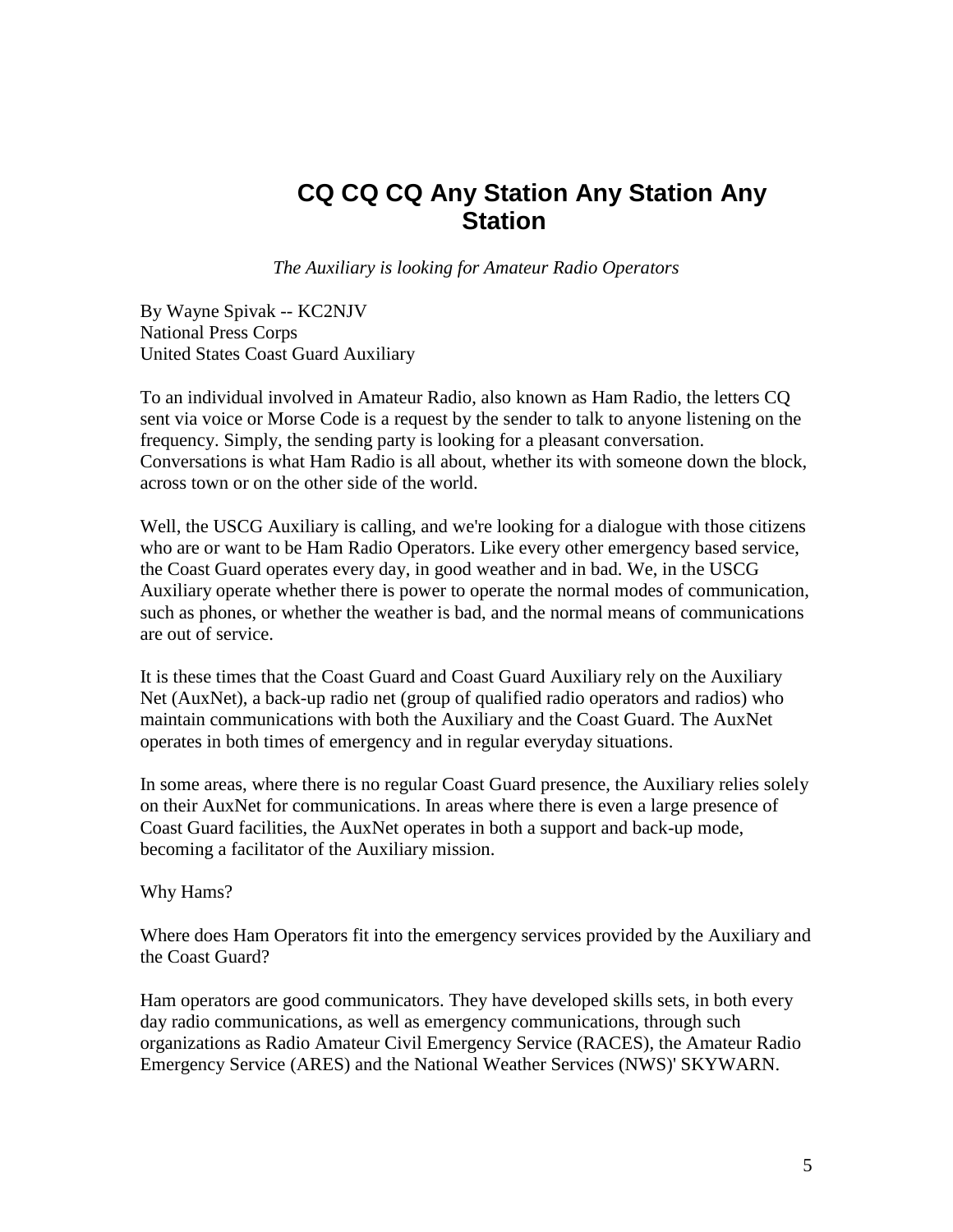These organizations both work with the Federal Emergency Management Agency (FEMA) during national or large based emergencies, as well as local and regional disaster agencies. In the case of RACES, it is managed through FEMA while the ARES program is managed though the American Radio Relay League (ARRL). As mentioned earlier, SKYWARN is a NWS sponsored activity.

The Amateur Radio Operators who volunteer for these services receive extra training and practice their skills in drills, waiting for that one event which may never come, to put their skill set into action. Auxiliarists use their skills every time they don their uniform and begin a mission.

The Auxiliary is always interested in individuals with unique skill sets. Amateur Radio Operators are these types of individuals.

So, why join the Auxiliary instead of the other traditional disaster or emergency services for Amateur Radio Operators?

There are several reasons. Chief among these (and as already stated) is the ability to exercise in real time those skill sets that are utilized in emergency response on a more frequent non-drill basis.

Remember -- Auxiliarists work every day, in the real world. Whether its doing a Maritime Domain Awareness (MDA) patrol via vehicle, and needing two-way communications with the Coast Guard, or a Safety Patrol, or even assisting at major events like Fleet Week or the national political conventions, as just happened in both Boston and New York. Most of these types of events are daily on-going missions. While Fleet Week comes once a year in some of our major port cities, and the political conventions happen every four years (and may not be in a port city), MDA patrols and safety patrols are done daily, in every part of the US.

Communication and good communicators are at the heart of any successful mission, and Ham Operators have the experience that the Auxiliary is both looking for and would like to instill in their current communicators.

Qualified Ham Operators can become instructors, teaching non-Ham operators the techniques and skills that will make them skilled radio operators.

Want to help?

Joining the Auxiliary does not limit the Auxiliarist to a single functional area. All areas and missions are open to all Auxiliarists. While the Ham Operator will still need some training in Coast Guard/Auxiliary communications, the time to obtain the minimal qualification for these individuals would be short. Other qualifications, in such areas as Boat Crew, Marine Safety and Aviation take longer to obtain.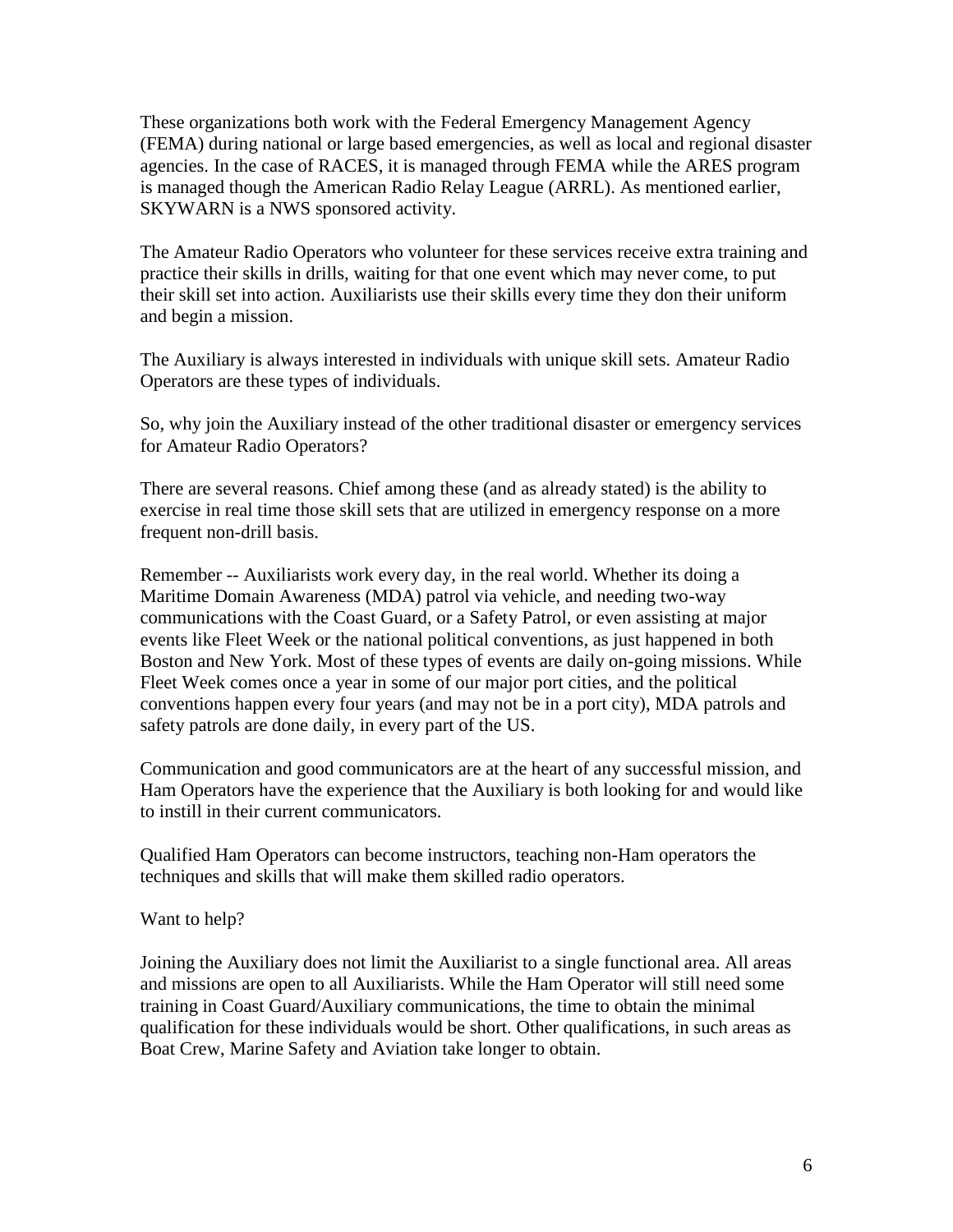The United States Coast Guard Auxiliary is open to all US citizens over the age of 17. A security background check is required (paid by the Coast Guard) before the applicant is accepted.

For more information, why not contact your local Auxiliary Flotilla ( [http://www.cgaux.org\)](http://www.cgaux.org/). You can make contact by either calling your local Coast Guard Station [\(www.uscg.mil\)](http://www.uscg.mil/) or finding the Flotilla on the web at our Flotilla Finder: [http://www.cgaux.org/cgauxweb/getzip.html.](http://www.cgaux.org/cgauxweb/getzip.html)

#### **We're Number One**

Great news from the ARRL! According to the posted Field Day results, the Aero Amateur Radio Club/BRATS team won  $1<sup>st</sup>$  place for  $3A$  in the MDC Section with a final total score of 3964 points. The stats show that we placed  $9<sup>th</sup>$  overall in the MDC Section,  $69<sup>th</sup>$  overall for  $34$ , and  $396$ <sup>th</sup> out of an overall 2250 entries.

This has got to be the best ever showing for our Field Day efforts. Definitely, a difficult act to follow in 2005.

A special thanks again to all who were part of the FD 2004 effort.

*Thanks to Bob WA3SWA for this report*

#### **COMING EVENTS**

- Nov 27 VE Testing White Marsh 1 p.m. Dec 1 Meeting – Coffman's 7:30 p.m. Dec 3-5 ARRL 160m Contest Dec 8 10 Meter Net 28.445 Mhz 8 p.m.
- Dec 11-12 ARRL 10m Contest
- Dec 15 Meeting Coffman's 7 p.m.
- Dec 22 2 Meter Net 147.24 Mhz. 8 p.m.
- Dec 29 70 cm Net 449.575. Mhz. 8 p.m.
- Dec 31/Jan 1 Straight Key Night .